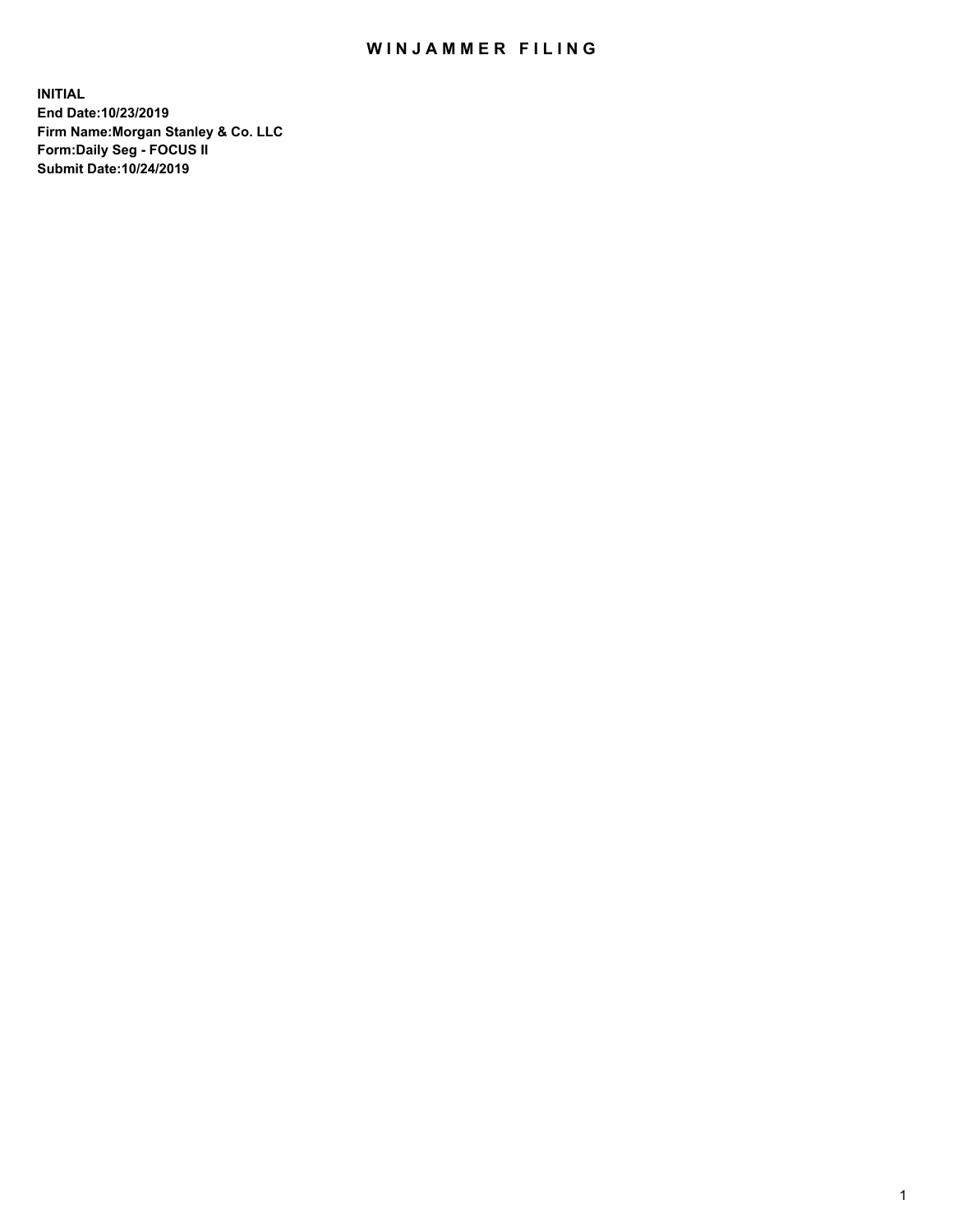**INITIAL End Date:10/23/2019 Firm Name:Morgan Stanley & Co. LLC Form:Daily Seg - FOCUS II Submit Date:10/24/2019 Daily Segregation - Cover Page**

| Name of Company                                                                                                                                                                                                                                                                                                                | Morgan Stanley & Co. LLC                               |
|--------------------------------------------------------------------------------------------------------------------------------------------------------------------------------------------------------------------------------------------------------------------------------------------------------------------------------|--------------------------------------------------------|
| <b>Contact Name</b>                                                                                                                                                                                                                                                                                                            | <b>Ikram Shah</b>                                      |
| <b>Contact Phone Number</b>                                                                                                                                                                                                                                                                                                    | 212-276-0963                                           |
| <b>Contact Email Address</b>                                                                                                                                                                                                                                                                                                   | Ikram.shah@morganstanley.com                           |
| FCM's Customer Segregated Funds Residual Interest Target (choose one):<br>a. Minimum dollar amount: : or<br>b. Minimum percentage of customer segregated funds required:% ; or<br>c. Dollar amount range between: and; or<br>d. Percentage range of customer segregated funds required between:% and%.                         | 235,000,000<br><u>0</u><br>0 <sub>0</sub><br><u>00</u> |
| FCM's Customer Secured Amount Funds Residual Interest Target (choose one):<br>a. Minimum dollar amount: ; or<br>b. Minimum percentage of customer secured funds required:% ; or<br>c. Dollar amount range between: and; or<br>d. Percentage range of customer secured funds required between:% and%.                           | 140,000,000<br><u>0</u><br><u>00</u><br>0 <sub>0</sub> |
| FCM's Cleared Swaps Customer Collateral Residual Interest Target (choose one):<br>a. Minimum dollar amount: ; or<br>b. Minimum percentage of cleared swaps customer collateral required:% ; or<br>c. Dollar amount range between: and; or<br>d. Percentage range of cleared swaps customer collateral required between:% and%. | 92,000,000<br><u>0</u><br><u>00</u><br>0 <sub>0</sub>  |

Attach supporting documents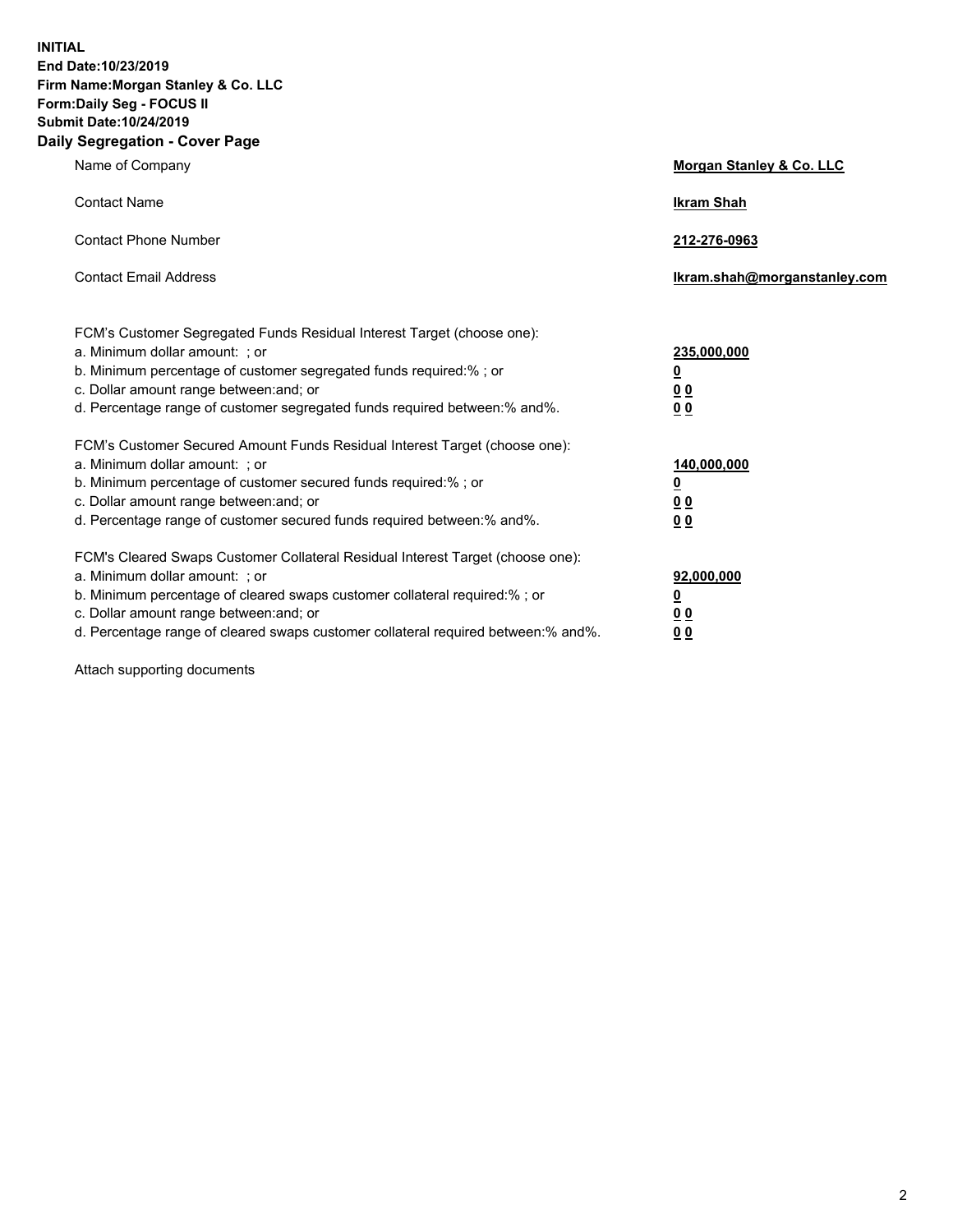## **INITIAL End Date:10/23/2019 Firm Name:Morgan Stanley & Co. LLC Form:Daily Seg - FOCUS II Submit Date:10/24/2019**

## **Daily Segregation - Secured Amounts**

|          | Foreign Futures and Foreign Options Secured Amounts                                                                  |                                            |
|----------|----------------------------------------------------------------------------------------------------------------------|--------------------------------------------|
|          | Amount required to be set aside pursuant to law, rule or regulation of a foreign                                     | $0$ [7305]                                 |
|          | government or a rule of a self-regulatory organization authorized thereunder                                         |                                            |
| 1.       | Net ledger balance - Foreign Futures and Foreign Option Trading - All Customers                                      |                                            |
|          | A. Cash                                                                                                              | 2,936,521,367 [7315]                       |
|          | B. Securities (at market)                                                                                            | 2,206,326,603 [7317]                       |
| 2.<br>3. | Net unrealized profit (loss) in open futures contracts traded on a foreign board of trade<br>Exchange traded options | 191,125,016 [7325]                         |
|          | a. Market value of open option contracts purchased on a foreign board of trade                                       | 28,518,573 [7335]                          |
|          | b. Market value of open contracts granted (sold) on a foreign board of trade                                         | -30,781,823 [7337]                         |
| 4.       | Net equity (deficit) (add lines 1.2. and 3.)                                                                         | 5,331,709,736 [7345]                       |
| 5.       | Account liquidating to a deficit and account with a debit balances - gross amount                                    | 32,615,731 [7351]                          |
|          | Less: amount offset by customer owned securities                                                                     | -31,888,042 [7352] 727,689 [7354]          |
| 6.       | Amount required to be set aside as the secured amount - Net Liquidating Equity                                       | 5,332,437,425 [7355]                       |
|          | Method (add lines 4 and 5)                                                                                           |                                            |
| 7.       | Greater of amount required to be set aside pursuant to foreign jurisdiction (above) or line                          | 5,332,437,425 [7360]                       |
|          | 6.<br>FUNDS DEPOSITED IN SEPARATE REGULATION 30.7 ACCOUNTS                                                           |                                            |
| 1.       | Cash in banks                                                                                                        |                                            |
|          | A. Banks located in the United States                                                                                | 300,780,970 [7500]                         |
|          | B. Other banks qualified under Regulation 30.7                                                                       | 553,654,448 [7520] 854,435,418             |
|          |                                                                                                                      | [7530]                                     |
| 2.       | Securities                                                                                                           |                                            |
|          | A. In safekeeping with banks located in the United States                                                            | 493,224,564 [7540]                         |
|          | B. In safekeeping with other banks qualified under Regulation 30.7                                                   | 0 [7560] 493,224,564 [7570]                |
| 3.       | Equities with registered futures commission merchants                                                                |                                            |
|          | A. Cash                                                                                                              | 9,402,840 [7580]                           |
|          | <b>B.</b> Securities                                                                                                 | $0$ [7590]                                 |
|          | C. Unrealized gain (loss) on open futures contracts                                                                  | -14,018 [7600]                             |
|          | D. Value of long option contracts                                                                                    | $0$ [7610]                                 |
|          | E. Value of short option contracts                                                                                   | 0 [7615] 9,388,822 [7620]                  |
| 4.       | Amounts held by clearing organizations of foreign boards of trade                                                    |                                            |
|          | A. Cash                                                                                                              | $0$ [7640]                                 |
|          | <b>B.</b> Securities                                                                                                 | $0$ [7650]                                 |
|          | C. Amount due to (from) clearing organization - daily variation                                                      | $0$ [7660]                                 |
|          | D. Value of long option contracts                                                                                    | $0$ [7670]                                 |
|          | E. Value of short option contracts                                                                                   | 0 [7675] 0 [7680]                          |
| 5.       | Amounts held by members of foreign boards of trade                                                                   |                                            |
|          | A. Cash                                                                                                              | 2,264,339,026 [7700]                       |
|          | <b>B.</b> Securities                                                                                                 | 1,713,102,039 [7710]                       |
|          | C. Unrealized gain (loss) on open futures contracts                                                                  | 191,139,034 [7720]                         |
|          | D. Value of long option contracts                                                                                    | 28,518,573 [7730]                          |
|          | E. Value of short option contracts                                                                                   | -30,781,823 [7735] 4,166,316,849<br>[7740] |
| 6.       | Amounts with other depositories designated by a foreign board of trade                                               | $0$ [7760]                                 |
| 7.       | Segregated funds on hand                                                                                             | $0$ [7765]                                 |
| 8.       | Total funds in separate section 30.7 accounts                                                                        | 5,523,365,653 [7770]                       |
| 9.       | Excess (deficiency) Set Aside for Secured Amount (subtract line 7 Secured Statement                                  | 190,928,228 [7380]                         |
|          | Page 1 from Line 8)                                                                                                  |                                            |
| 10.      | Management Target Amount for Excess funds in separate section 30.7 accounts                                          | 140,000,000 [7780]                         |

11. Excess (deficiency) funds in separate 30.7 accounts over (under) Management Target **50,928,228** [7785]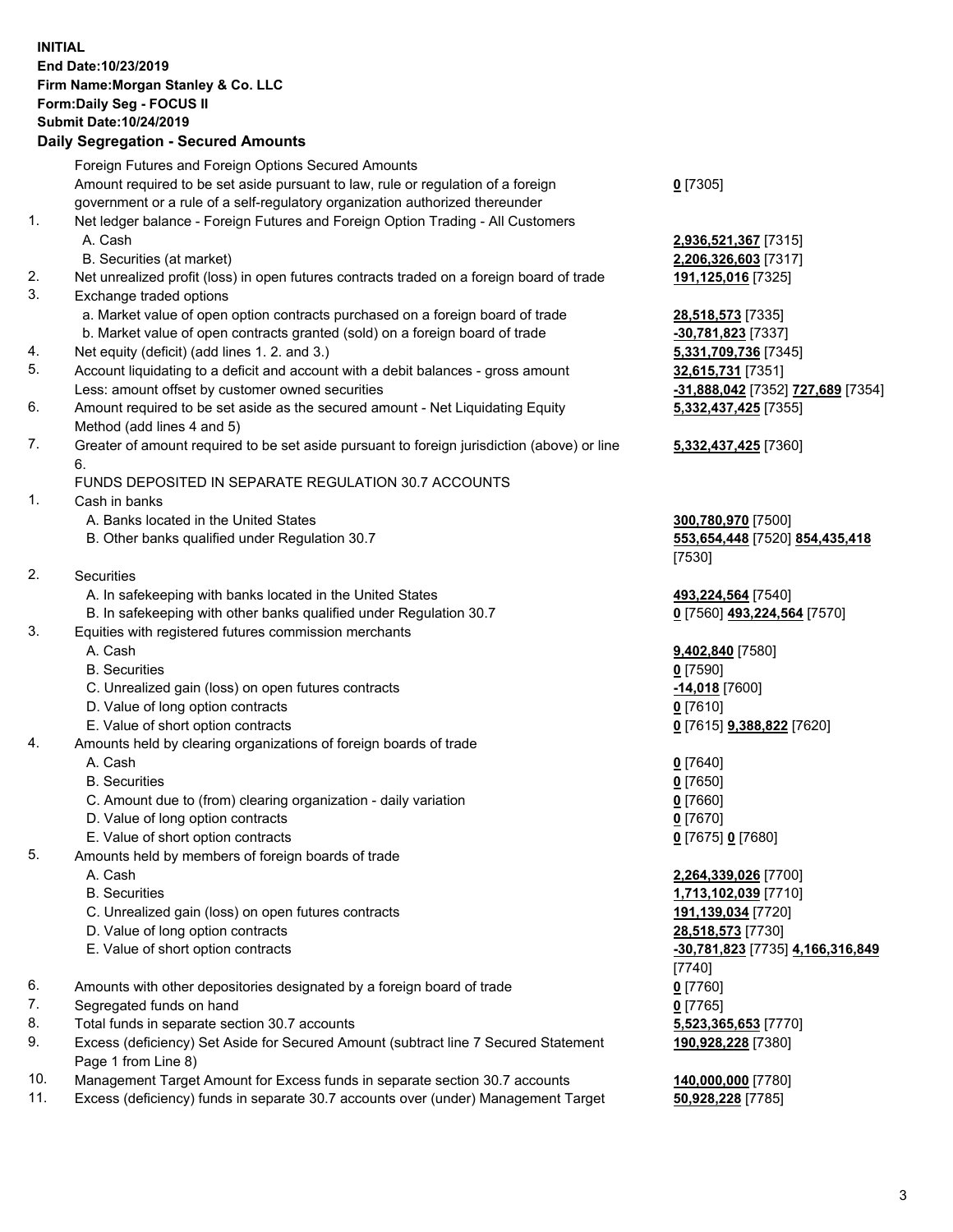**INITIAL End Date:10/23/2019 Firm Name:Morgan Stanley & Co. LLC Form:Daily Seg - FOCUS II Submit Date:10/24/2019 Daily Segregation - Segregation Statement** SEGREGATION REQUIREMENTS(Section 4d(2) of the CEAct) 1. Net ledger balance A. Cash **12,145,166,186** [7010] B. Securities (at market) **6,702,775,527** [7020] 2. Net unrealized profit (loss) in open futures contracts traded on a contract market **-1,482,082,807** [7030] 3. Exchange traded options A. Add market value of open option contracts purchased on a contract market **431,607,781** [7032] B. Deduct market value of open option contracts granted (sold) on a contract market **-286,380,487** [7033] 4. Net equity (deficit) (add lines 1, 2 and 3) **17,511,086,200** [7040] 5. Accounts liquidating to a deficit and accounts with debit balances - gross amount **398,269,020** [7045] Less: amount offset by customer securities **-397,975,202** [7047] **293,818** [7050] 6. Amount required to be segregated (add lines 4 and 5) **17,511,380,018** [7060] FUNDS IN SEGREGATED ACCOUNTS 7. Deposited in segregated funds bank accounts A. Cash **4,411,880,953** [7070] B. Securities representing investments of customers' funds (at market) **0** [7080] C. Securities held for particular customers or option customers in lieu of cash (at market) **805,629,736** [7090] 8. Margins on deposit with derivatives clearing organizations of contract markets A. Cash **6,527,016,469** [7100] B. Securities representing investments of customers' funds (at market) **0** [7110] C. Securities held for particular customers or option customers in lieu of cash (at market) **5,897,145,791** [7120] 9. Net settlement from (to) derivatives clearing organizations of contract markets **3,462,126** [7130] 10. Exchange traded options A. Value of open long option contracts **431,607,781** [7132] B. Value of open short option contracts **-286,380,487** [7133] 11. Net equities with other FCMs A. Net liquidating equity **7,467,742** [7140] B. Securities representing investments of customers' funds (at market) **0** [7160] C. Securities held for particular customers or option customers in lieu of cash (at market) **0** [7170] 12. Segregated funds on hand **0** [7150] 13. Total amount in segregation (add lines 7 through 12) **17,797,830,111** [7180] 14. Excess (deficiency) funds in segregation (subtract line 6 from line 13) **286,450,093** [7190] 15. Management Target Amount for Excess funds in segregation **235,000,000** [7194] 16. Excess (deficiency) funds in segregation over (under) Management Target Amount **51,450,093** [7198]

Excess